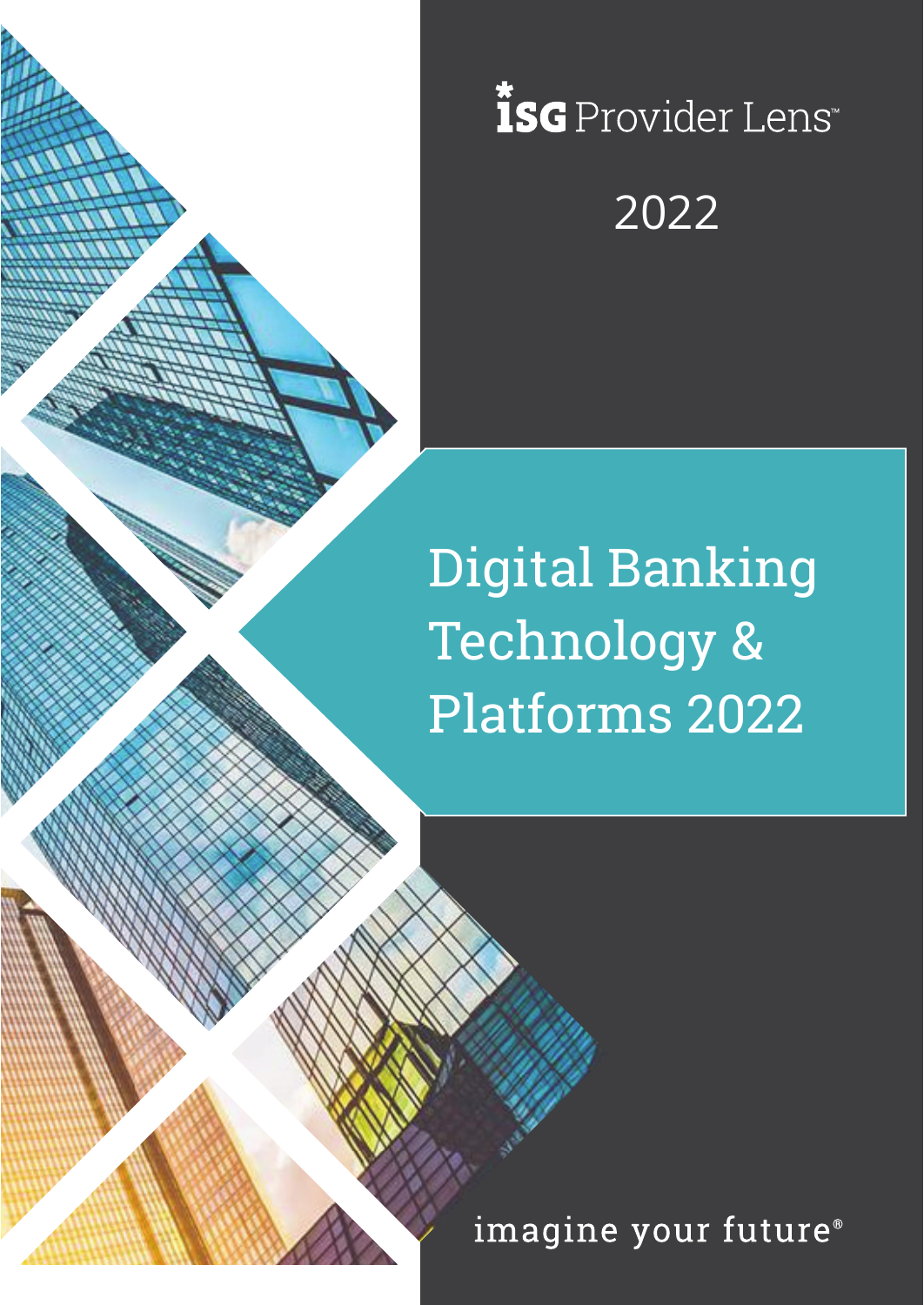ISG (Information Services Group) (NASDAQ: III) is a leading global technology research and advisory firm. A trusted business partner to more than 700 clients, including 75 of the world's top 100 enterprises, ISG is committed to helping corporations, public sector organizations, and service and technology providers achieve operational excellence and faster growth. The firm specializes in digital transformation services, including automation, cloud and data analytics; sourcing advisory; managed governance and risk services; network carrier services; technology strategy and operations design; change management; market intelligence and technology research and analysis. Founded in 2006, and based in Stamford, Connecticut, ISG employs more than 1,300 professionals operating in more than 20 countries—a global team known for its innovative thinking, market influence, deep industry and technology expertise, and world-class research and analytical capabilities based on the industry's most comprehensive marketplace data.

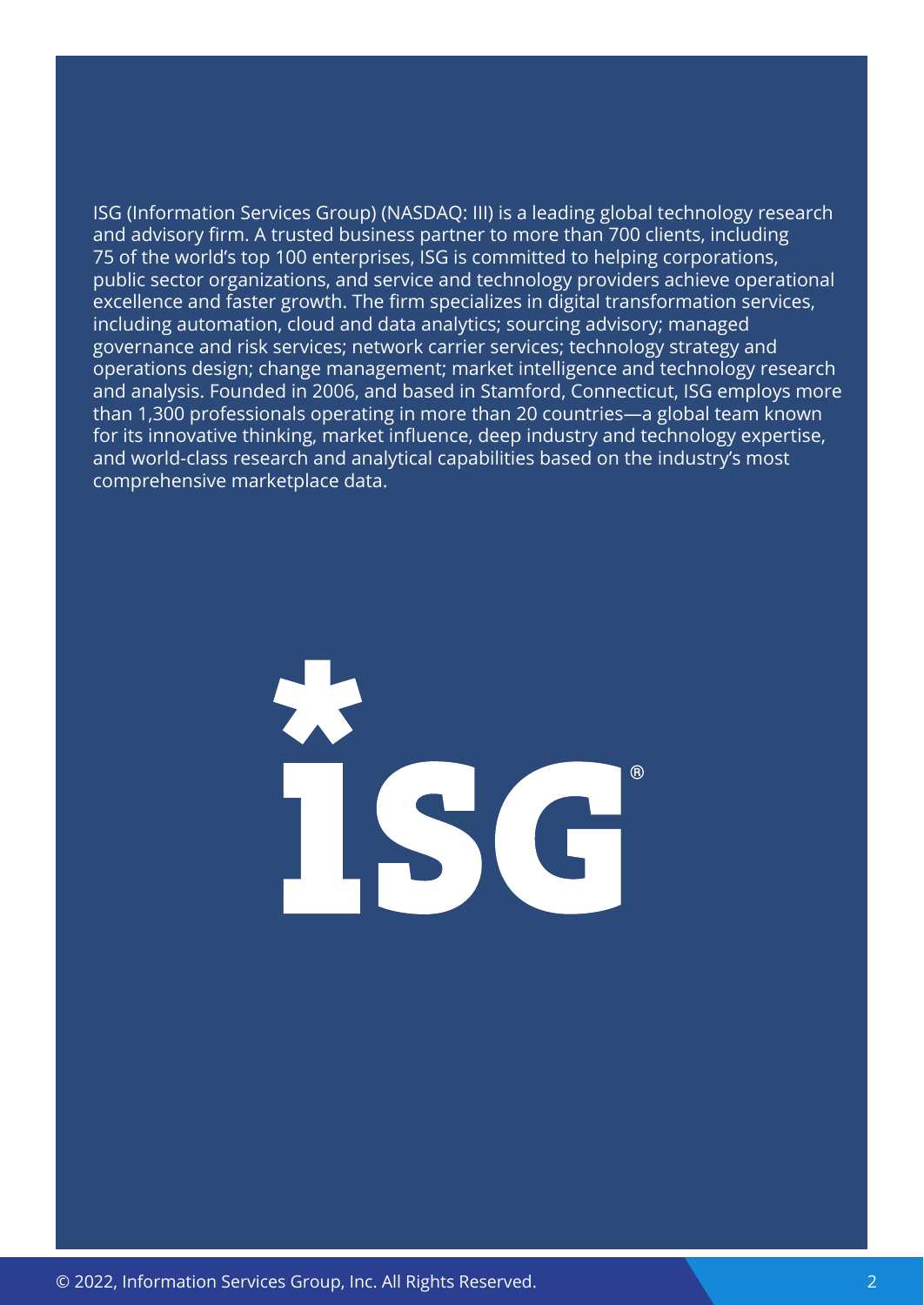## Table of Contents

 © 2022 Information Services Group, Inc. All rights reserved. Reproduction of this publication in any form without prior permission is strictly prohibited. Information contained in this report is based on the best available and reliable resources. Opinions expressed in this report reflect ISG's judgment at the time of this report and are subject to change without notice. ISG has no liability for omissions, errors or completeness of information in this report. ISG Research™ and ISG Provider Lens™ are trademarks of Information Services Group, Inc.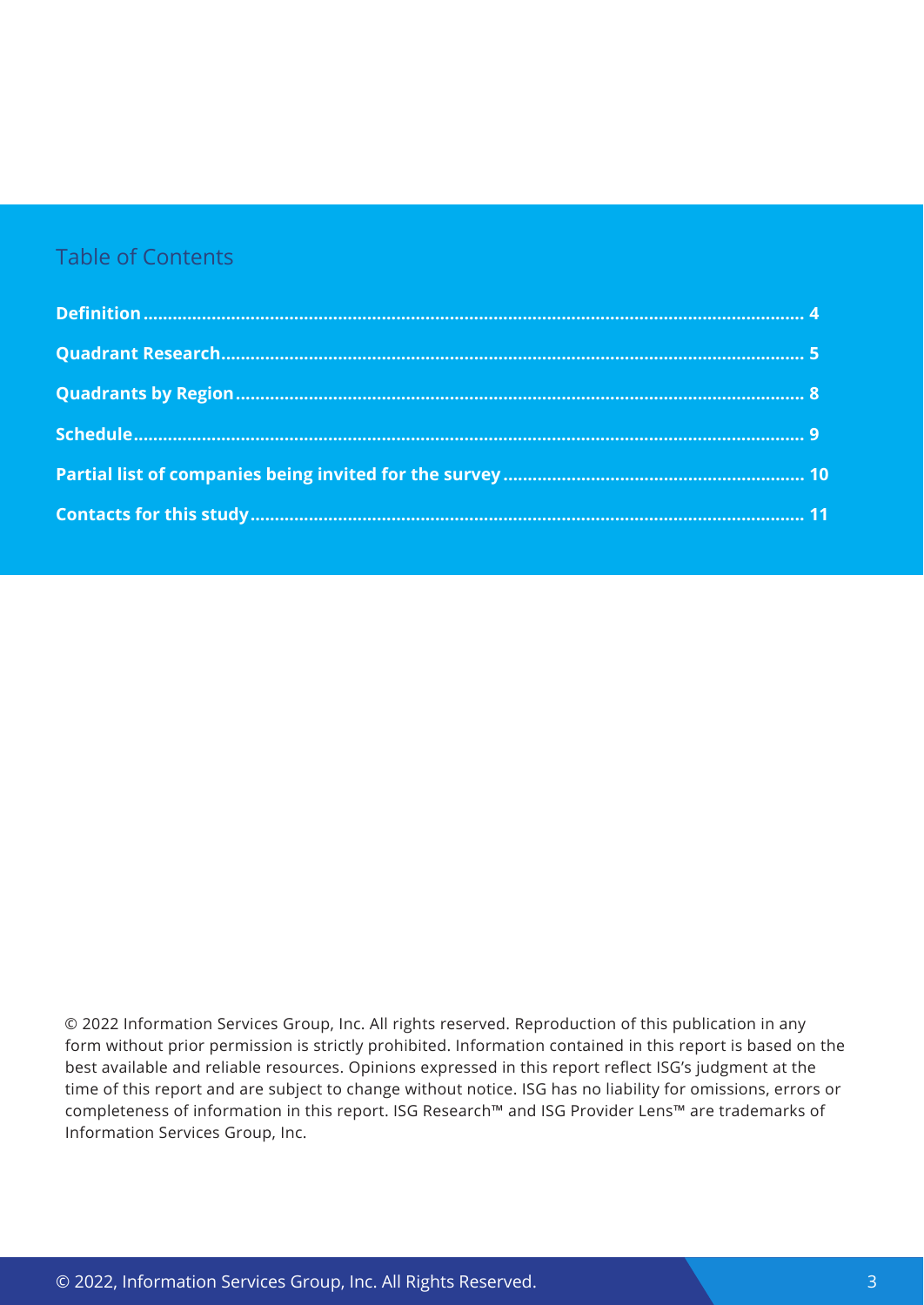# <span id="page-3-0"></span>**Definition**

Market-dictated imperatives have become the push factor for banks to overhaul their legacy platforms, and like everything else in the pandemic world, to digitalize them. As a result, banking technology platform providers have rushed to meet their client needs and unleashed new technologies to upgrade their offerings. As banks struggle with rapidly changing customer expectations, new business models and the rising challenge of FinTech firms, they are looking toward the platform players to support them with augmented capabilities. Componentized architecture, productized solutions, and hyper personalization are the hallmark features of the modern digital platforms.

Emerging technologies such as AI/ML/blockchain have revolutionized customer experience and brought banks closer to their customers. In a pandemic-torn world, with contactless delivery, remote working and flattening hierarchies becoming the new realities, banks have geared to the challenge by leveraging their technology platforms.

With more than 70 percent of banks moving to the cloud, most of these institutions have been able to substantially lower costs, increase agility and accelerate the time-to-market of their products. Also, the platform players are supported by a robust and vibrant ecosystem of third-party vendors.

Many banks are still undergoing transformation to build resilience in capital, talent and, most importantly, their technology. According to ISG, they are transforming their infrastructure in a phased migration approach. While several of them have already started this transformational approach, laggards may still be able to progress if they take swift actions to accelerate technology modernization.

ISG research reveals that while core banking upgrades are continuing to aim toward a complete digital platform, banks with legacy platforms are forced to deploy an open banking solution to be able to retain their customer contacts and not being pushed aside by FinTechs and other non-banking competitors. Banks that operate their own open platforms have several advantages such as retaining control over customer relationships. However, these initiatives face several challenges, including costly and time-consuming core banking system upgrades, overhauls, as well as agility and scalability issues.

Concurrently, the COVID-19 pandemic triggered an online shopping revolution. Electronic payments have gained tremendous traction and payment processing platforms need to build complete, manageable ecosystems to connect merchants, banks, credit card companies and customers seamlessly. At the same time, the platform needs to support multicurrency and multilingual, secured and compliant transactions. ISG Provider Lens™ Digital Banking Technology & Platforms 2022 study analyzes the solutions offered for banks in the global and European markets in select segments. The findings from the analysis help assess the product vendors operating in defined segments based on the strength of the portfolio and their competitiveness in the market. Further, increasing interest in goal based financial planning, alternative assets, automated advice, and increased focus on UX are revolutionizing the wealth management technology platform space.

The ISG Provider Lens™ study offers the following to the IT decision makers:

- Transparency of the strengths and weaknesses of relevant providers
- Differentiated positioning of providers by segments
- A perspective on the global markets

Our study serves as an important decision-making basis for positioning, key relationships and go-tomarket considerations. ISG advisors and enterprise clients also leverage information from these reports for evaluating their current vendor relationships and potential new engagements.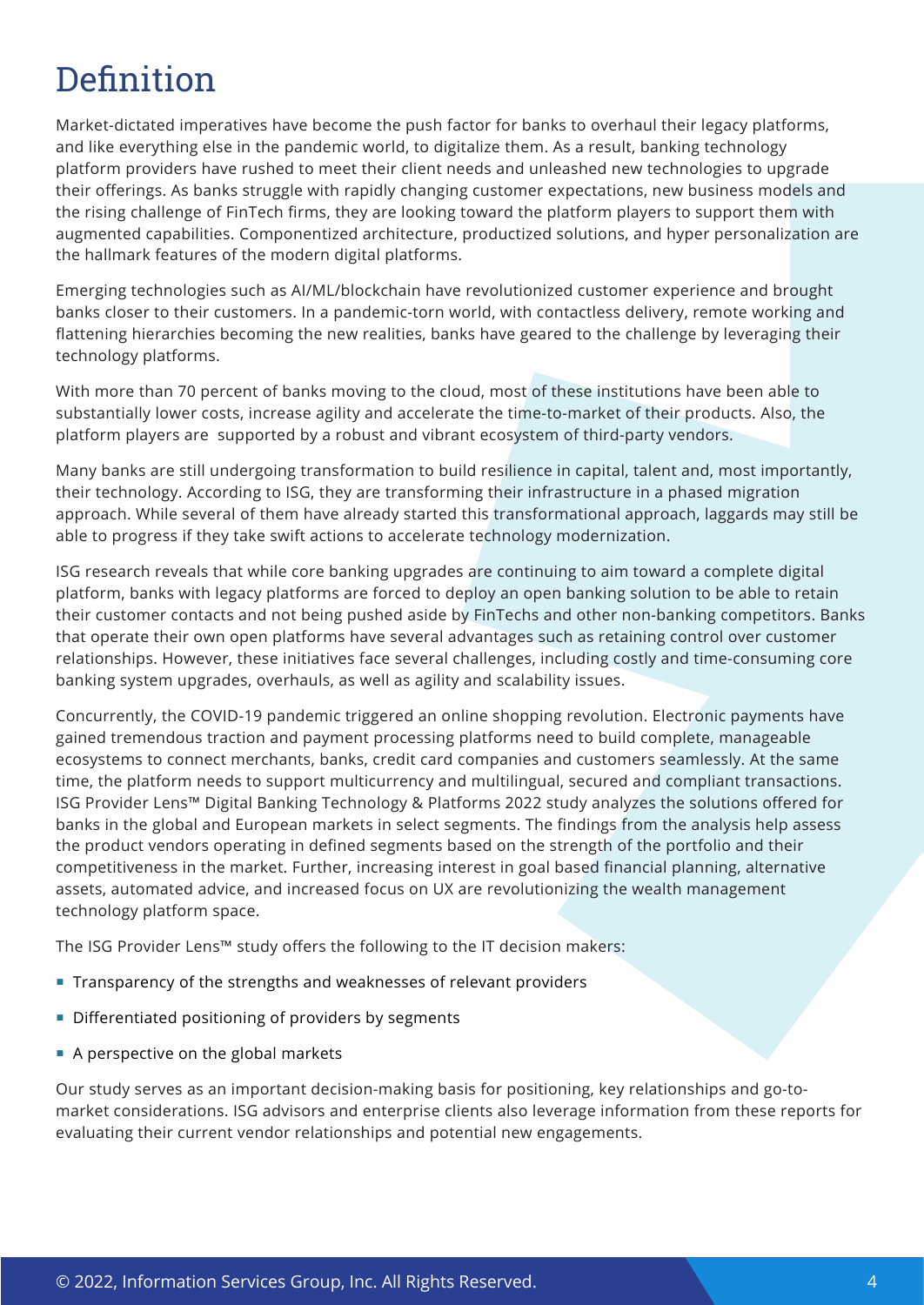## <span id="page-4-0"></span>Quadrant Research

As part of this ISG Provider Lens™ quadrant study, we are introducing the following three quadrants on Digital Banking Technology & Platforms.

| <b>Digital Banking Technology &amp; Platforms 2022</b>             |                  |  |  |  |
|--------------------------------------------------------------------|------------------|--|--|--|
| Core Banking Platform (with Digital Banking Engagement Hub - DBEH) |                  |  |  |  |
| <b>Digital Payment Processing Platforms</b>                        |                  |  |  |  |
| Digital Wealth Management Platforms                                |                  |  |  |  |
|                                                                    | Source: ISG 2022 |  |  |  |

## Core Banking Platform (with DBEH)

In this quadrant, ISG analyzes software vendors that offer solutions to support the digital core business processes of banking companies, including the digital banking engagement hub (DBEH). Digital Core banking is defined as the process that performs daily banking transactions and account activities, irrespective of the type of customer or channel. Hence, digital core banking software is the most crucial part of every bank. Banking software is the driving force behind the creation and management of accounts, balances, transactions and journal entries, along with the storage of client data, receipts and other reporting tools. The solutions can be provided both for legacy on-premise and cloud-based platforms. Platform players also provide DBEH functionalities.

While core banking is a system of engines and also functions as a book of records, DBEH is a system of engagement and functions as a system of experience, at the front-end. The DBEH helps banks to gain deep insights and deliver personalized customer experiences across applications, devices and channels.

The rationale for including the DBEH in the core banking quadrant is because the hub works seamlessly with the both the back-end core banking platform, and also with the channel applications such as online banking, mobile banking, branch solutions, and chat bots.

The DBEH can be decoupled from both the digital apps and core banking platform, to deliver banking and infrastructure services. Furthermore, the DGEH enhances user experience by providing functionalities such as AI/ML, blockchain, analytics, IoT and RPA among others. However, ISG believes that the traditional core banking solutions continue to be relevant at least for now. Therefore, this quadrant combines the core banking platform with the DBEH, since it is an important part of modern banking service delivery.

In essence, the DBEH creates an improved digital front office, leveraging AI/ML, chatbots, analytics and other solutions to enable complete digital engagement.

Existing legacy systems are being replaced by service-oriented platforms and cloud-native platforms.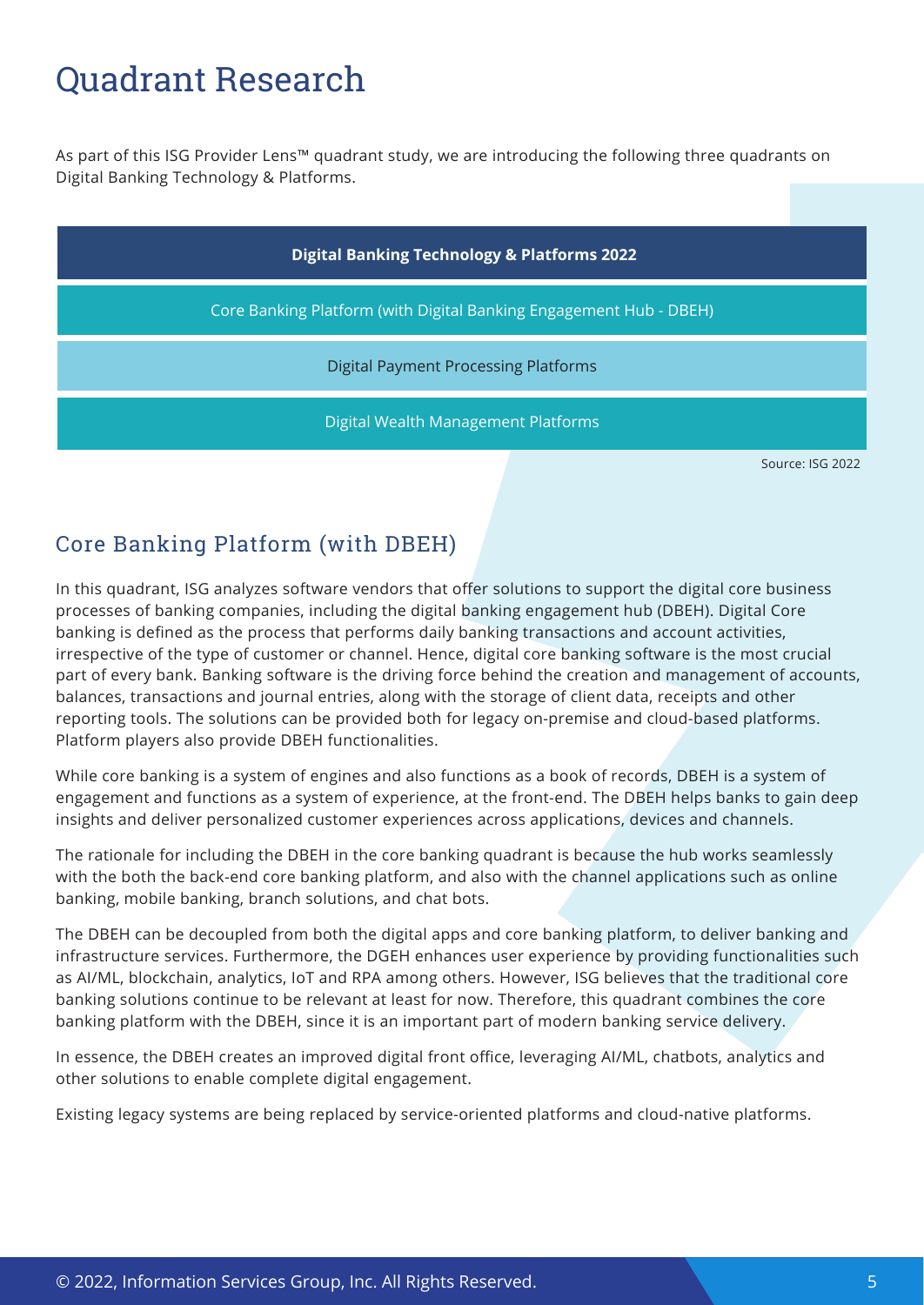A digital core banking software largely relies on a composable architecture connected by APIs that allow for decoupling distribution channels, products and client data. This particularly agile architecture helps make quick changes in banking software while providing a continuous digital customer experience. Hence, all transactions including on-boarding to account management are included in this quadrant.

#### **Eligibility criteria:**

- **Demonstrate a strong core platform and DBEH strategy**
- Exhibit processes and automation capabilities using modern technologies
- Possess a core agnostic API-driven architecture, channel administration, developer kits and marketplaces
- **Provide enhanced security, tokenization and identity management**
- **Present reasonable evidence of meeting delivery timelines and according to stipulated contract terms**
- **Enable integration with digital ecosystems**
- Support corporate, retail, transaction banking, treasury and cash management, payments, asset and wealth management, commercial lending and capital markets
- Enhance user experience and support front-end object services, leveraging AI/ML, blockchain, analytics, IoT and RPA among others.
- Enable open banking and ecosystems integrating custom APIs and banking as a service
- **Provide a robust partner ecosystem and infrastructure**

## Digital Payment Processing Platforms

Vendors positioned in this quadrant provide platforms and solutions specifically for supporting traditional and real-time payment transactions and processing from the perspective of all types of banks. The platform serves to establish communication and processing between banks (both issuing and acquiring), merchants and customers. It covers retail and corporate customers and acts as a holistic payment processing platform with enhanced functionalities such as low and high-value, real-time and cross-border or international payments. These platforms are also marketed as digital payment hubs which provides a comprehensive, singular platform for processing multiple payment business lines. Vendors also provide additional valueadd solutions by integrating analytics, automation and enhanced security, as well as self-service capabilities to provide a superior user experience.

#### **Eligibility criteria:**

- **Demonstrate a strong payment processing platform strategy**
- Provide complete coverage over issuing, acquiring and digital omnichannel real-time payments including cards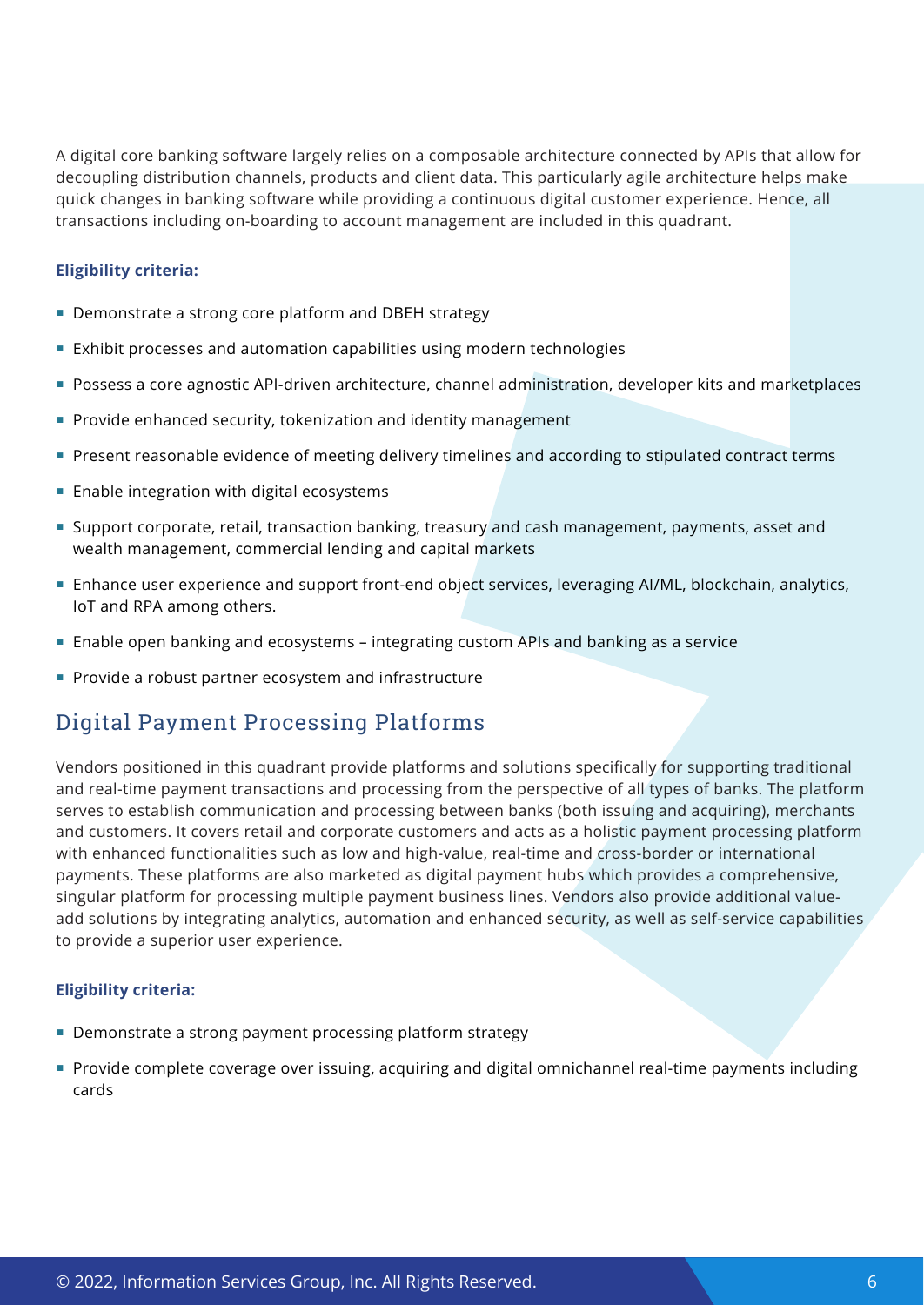- **Provide coverage with multiple terminals, payment methods, and transaction support including cards**
- Offer open banking and banking-as-a-service functionality with API security management features and payment tokenization
- $\blacksquare$  Enable integration with other platforms
- Present reasonable evidence of meeting delivery timelines and according to stipulated contract terms
- **Enhance user experience, leveraging analytics, AI/ML and automation**
- Offer a robust partner ecosystem and infrastructure

## Digital Wealth Management Platforms

Vendors positioned in this quadrant provide platforms and solutions that support portfolio management and securities trading platform for universal banks, investment banks and private banks with wealth managements services which include client-advisor engagements. The platform facilitates trading of wealth management assets such as mutual funds, equity, bonds, derivatives, private equity and commodities trading. It can be deployed across geographies and markets and multiple entities. These solutions are intended to serve mass affluent and high-net worth individuals via both cloud and on-premises models. Digital wealth management platforms provide automated tools and data driven analytics to help banks serve their wealth management clients. They help banks to better understand their clients' needs and render efficient advice.

#### **Eligibility criteria:**

- **Demonstrate a strong wealth management platform strategy**
- Support cash flow projections, risk management, tax planning, intelligent product picking, and risk profiling of wealth customers with omnichannel capability
- Offer complete coverage of trading of wealth management products and asset classes across multiple entities and geographies
- **Provide coverage of portfolio and securities management, financial management and account** management services including tax planning
- **Deployed either as an integral layer of the core banking platform or as a niche standalone platform that** is integrated into the core platform for secure anywhere and anytime transactions to ensure regulatory compliance
- **Present reasonable evidence of meeting delivery timelines and according to stipulated contract terms**
- Generate reports and advice in real time, especially region specific and in compliance with regional regulatory requirements
- **Provide a full spectrum of products integrating front and back-office operations**
- Enhance financial advisors' productivity by deploying robo advisors to deliver hyper personalized investment advice and facilitate dynamic asset allocation
- Offer a partner ecosystem that provides third-party solutions and supports remote automated onboarding and advisory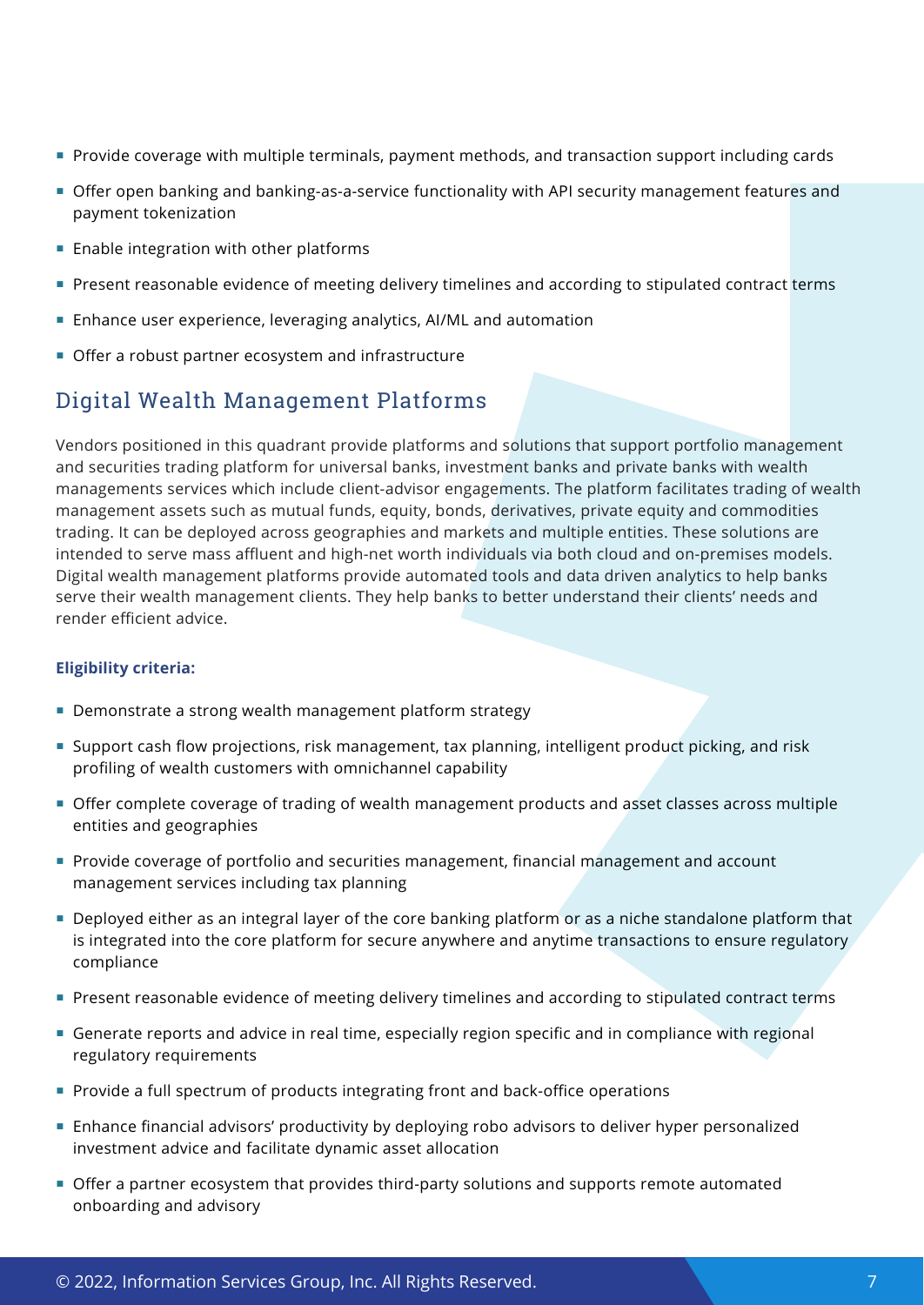# <span id="page-7-0"></span>Quadrants by Region

This inaugural ISG Provider Lens™ study on Digital Banking Technology & Platforms 2022 includes the following regions:

| Quadrants                                   | Global | Europe |
|---------------------------------------------|--------|--------|
| Core Banking Platforms (with DBEH)          |        |        |
| <b>Digital Payment Processing Platforms</b> |        |        |
| Digital Wealth Management Platforms         |        |        |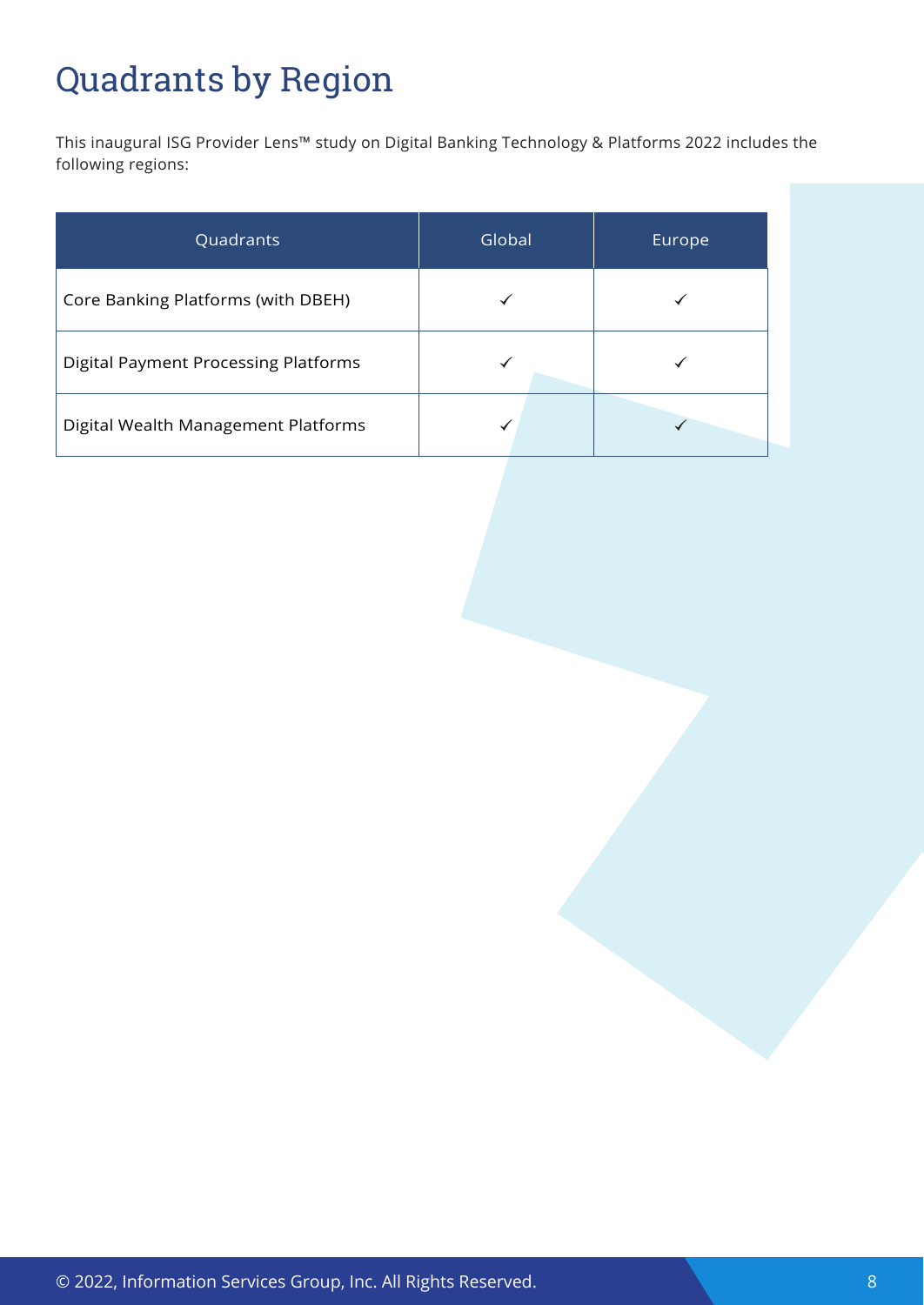# <span id="page-8-0"></span>Schedule

The research phase falls in the period between **June and August 2021** during which survey, evaluation, analysis and validation will take place. The results will be presented to the media in **November 2021**.

| <b>Milestones</b> | <b>Beginning</b>  | End            |
|-------------------|-------------------|----------------|
| Launch            | February 03, 2022 |                |
| Survey Phase      | February 03, 2022 | March 04, 2022 |
| Sneak Preview     | May 30, 2022      | June 13, 2022  |
| Press release     | July 2022         |                |

Please click this [link](https://isg-one.com/docs/default-source/default-document-library/ipl_annual_plan_2022.pdf) to view/download the ISG Provider Lens™ 2022 research agenda.

### Link to Survey

Your participation is just a click away. Please use our [IPL Portal](https://iplportal.isg-one.com/) for submitting information. Use the credentials that you have already created. If you have not created them yet, please use your email ID as the user name and generate your individual password by clicking the "forgot password" option.

#### **Research production disclaimer:**

ISG collects data for the purposes of writing research and creating provider/vendor profiles. The profiles and supporting data are used by ISG advisors to make recommendations and inform their clients of the experience and qualifications of any applicable provider/vendor for outsourcing work identified by the clients. This data is collected as part of the ISG FutureSource process and the Candidate Provider Qualification (CPQ) process. ISG may choose to only utilize this collected data pertaining to certain countries or regions for the education and purposes of its advisors and not to produce ISG Provider Lens™ reports. These decisions will be made based on the level and completeness of information received directly from providers/vendors and the availability of experienced analysts for those countries or regions. Submitted information may also be used for individual research projects or for briefing notes that will be written by the lead analysts.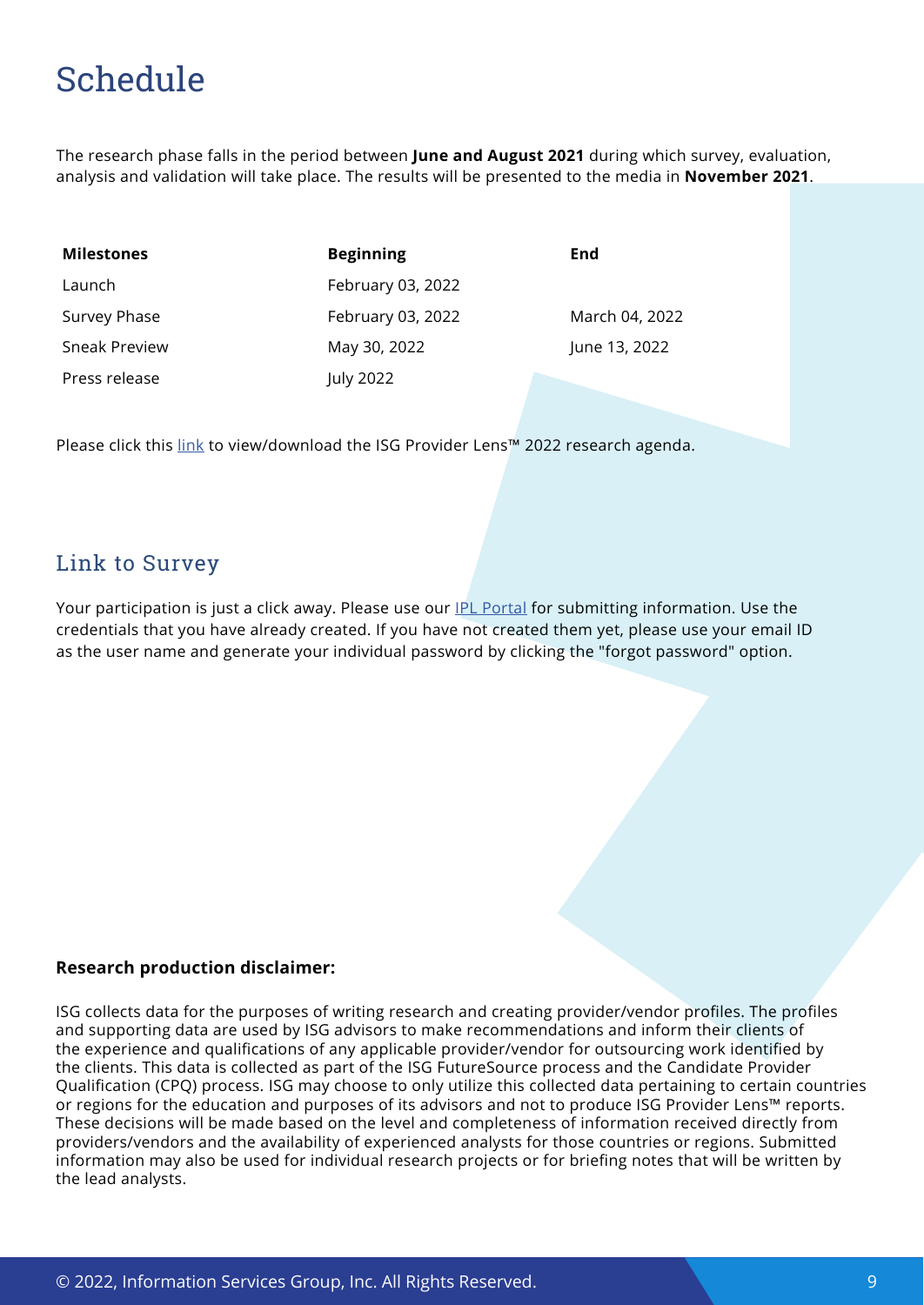## <span id="page-9-0"></span>Partial list of companies being invited for the survey

**Are you in the list or do you see your company as a relevant provider that is missing from the list?**  Then feel free to contact us to ensure your active participation in the research phase.

| ACI Worldwide    | ebankIT                | <b>Oracle Financial Services</b> |
|------------------|------------------------|----------------------------------|
| Addepar          | <b>EVO Payments</b>    | Prometeia                        |
| Adyen            | Finantix               | RIA In a Box                     |
| Ailleron         | Finastra               | Sandstone Technology             |
| Alkami           | <b>FIS</b>             | <b>SEI</b>                       |
| Avaloq           | Fiserv                 | SilverLake - Jack Henry          |
| AdvisorEngine    | i-exceed               | Sopra Banking                    |
| Backbase         | Infosys                | SS&C Eze                         |
| Broadridge       | Intellect Design Arena | <b>Tagit</b>                     |
| Coconet          | InvestCloud            | <b>TCS BaNCs</b>                 |
| Comarch          | InvestEdge             | Technisys                        |
| CR <sub>2</sub>  | Lusis Payments         | Temenos                          |
| Crealogix        | Mambu                  | Thought Machine                  |
| <b>CSI</b>       | Marqeta                | Veritran                         |
| Dorsum           | NETInfo                | Zentity                          |
| Data Center Inc. | Nucoro                 |                                  |